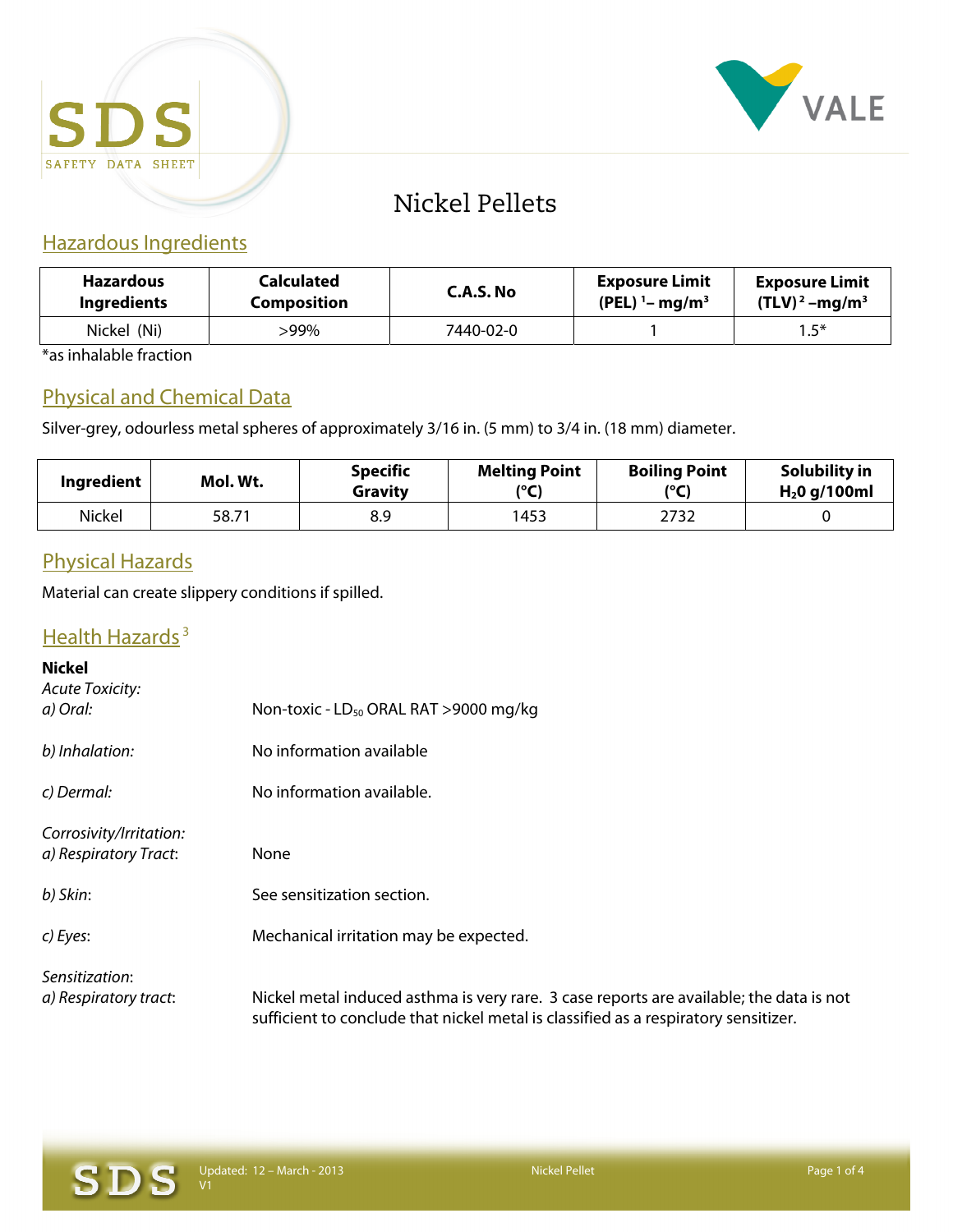# SDS SAFETY DATA SHEET

| b) Skin:                                 | Nickel metal is a well-known skin sensitizer. Direct and prolonged skin contact with metallic<br>nickel may induce nickel allergy and elicit nickel allergic skin reactions in those people<br>already sensitized to nickel, so called nickel allergic contact dermatitis.                                                                                                                                                                                                                                                                                                                                                                                          |  |
|------------------------------------------|---------------------------------------------------------------------------------------------------------------------------------------------------------------------------------------------------------------------------------------------------------------------------------------------------------------------------------------------------------------------------------------------------------------------------------------------------------------------------------------------------------------------------------------------------------------------------------------------------------------------------------------------------------------------|--|
| c) Preexisting<br>conditions:            | Individuals known to be allergic to nickel should avoid contact with nickel whenever possible<br>to reduce the likelihood of nickel allergic contact dermatitis reactions (skin rashes). Repeated<br>contact may result in persistent chronic palmar/hand dermatitis in a smaller number of                                                                                                                                                                                                                                                                                                                                                                         |  |
|                                          | individuals, despite efforts to reduce or avoid nickel exposure.                                                                                                                                                                                                                                                                                                                                                                                                                                                                                                                                                                                                    |  |
| Chronic toxicity:<br>a) Oral:            | No information available                                                                                                                                                                                                                                                                                                                                                                                                                                                                                                                                                                                                                                            |  |
| b) Inhalation:                           | Animal studies (rats) show that repeated dose inhalation of nickel damages the lung.<br>Chronic inflammation, lung fibrosis and accumulation of nickel particles were observed.                                                                                                                                                                                                                                                                                                                                                                                                                                                                                     |  |
| c) Dermal:                               | Direct and prolonged skin contact with nickel metal may cause nickel sensitization<br>resulting in nickel allergic contact dermatitis / skin rash.                                                                                                                                                                                                                                                                                                                                                                                                                                                                                                                  |  |
| Mutagenicity /<br>Reproductive toxicity: | No data.                                                                                                                                                                                                                                                                                                                                                                                                                                                                                                                                                                                                                                                            |  |
| Carcinogenicity:<br>a) Ingestion:        | The U.S. National Institute for Occupational Safety and Health (NIOSH) concluded that<br>there is no evidence that nickel metal is carcinogenic when ingested.                                                                                                                                                                                                                                                                                                                                                                                                                                                                                                      |  |
| b) Inhalation:                           | To date, there is no evidence that nickel metal causes cancer in humans based on<br>epidemiology data from workers in the nickel producing and nickel consuming industries.<br>A recent animal (rat) inhalation study showed no increased respiratory cancer risk for nickel<br>metal powder indicating that no carcinogen classification is warranted for nickel metal The<br>U.S. National Toxicology Program has listed metallic nickel as reasonably anticipated to be<br>a human carcinogen.                                                                                                                                                                   |  |
|                                          | The International Agency for Research on Cancer (IARC)(Vol 49) found there was<br>inadequate evidence that metallic nickel is carcinogenic to humans but since there was<br>sufficient evidence that it is carcinogenic to animals, IARC concluded that metallic nickel is<br>possibly carcinogenic to humans (Group 2B). In 1997, the ACGIH categorized elemental<br>nickel as: A5 "Not Suspected as a Human Carcinogen". Epidemiological studies of workers<br>exposed to nickel powder and to dust and fume generated in the production of nickel<br>alloys and of stainless steel have not indicated the presence of a significant respiratory<br>cancer hazard |  |

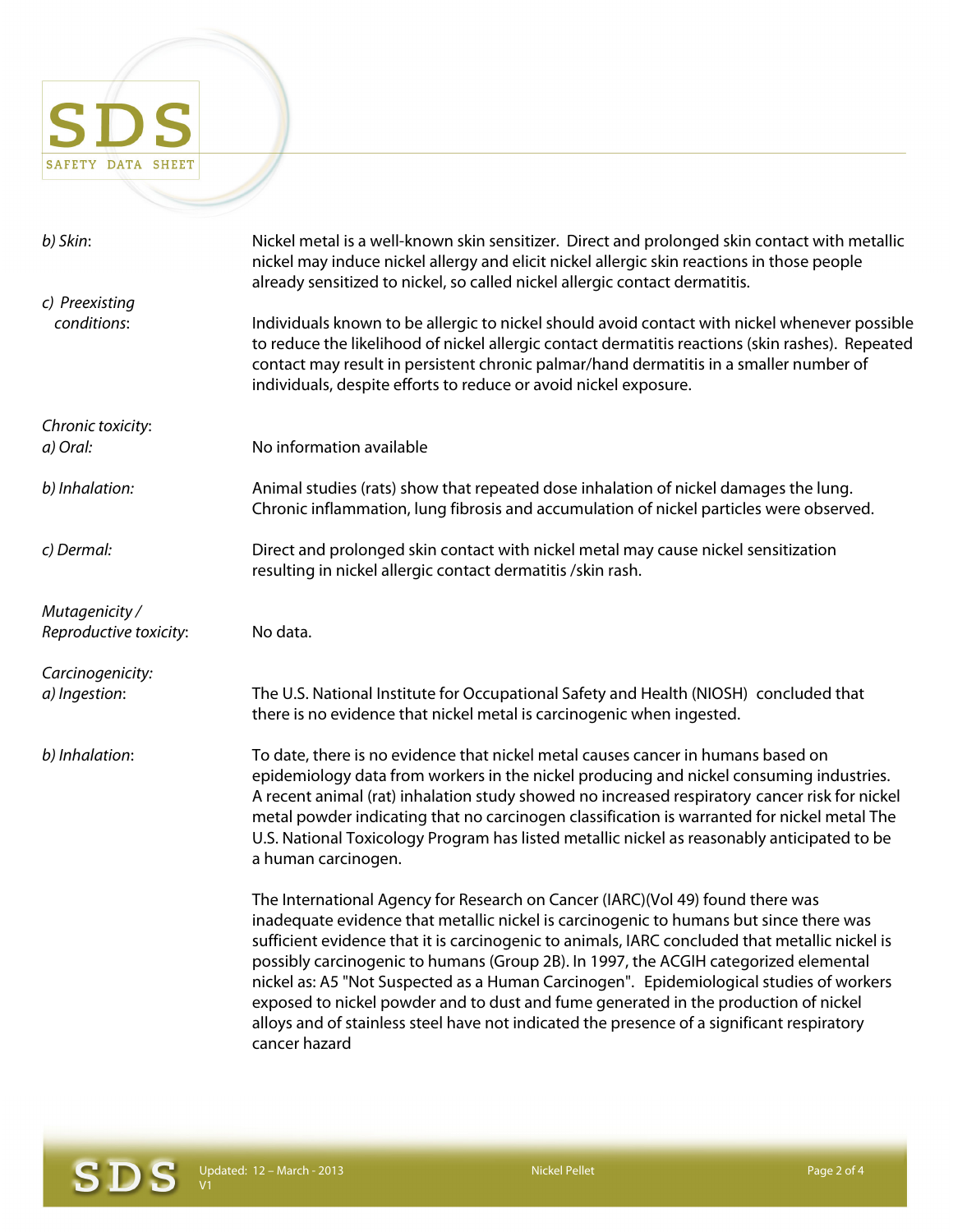

#### Precautions for safe storage, handling and use

If user operations generate dust, fume or mist, use ventilation to keep exposure to airborne nickel below the PEL. If ventilation alone cannot so control exposure, use NIOSH-approved respirators selected according to OSHA 29 CFR 1910.134. Maintain airborne nickel levels as low as possible.

Avoid repeated skin contact. Wear suitable gloves. Wash skin thoroughly after handling. Launder clothing and gloves as needed.

Do not store near acids. Like other metals, nickel can react with acids to liberate hydrogen gas which can form explosive mixtures in air.

Under special conditions nickel can react with carbon monoxide in reducing atmospheres to form nickel carbonyl,  $Ni(CO)<sub>4</sub>$ , a toxic gas.

#### Spill, leak and disposal procedure

Pick up product and replace in original container. Nickel-containing waste is normally collected to recover nickel values. Should waste disposal be deemed necessary, follow EPA and local regulations.

#### Emergency and first aid procedures

If exposure to nickel carbonyl is suspected, seek medical attention immediately. For skin rashes, seek medical attention. Cleanse wounds thoroughly to remove any particles.

#### Supplier Notification

This product contains the following chemical(s) subject to the reporting requirements of Section 313 of the Emergency Planning and Community Right-to-Know Act of 1986 and of 40 CFR 372:

#### **Nickel**

California Proposition 65: This product contains chemicals known to the State of California to cause cancer and birth defects or other reproductive harm.

Refer to the Hazardous Ingredients section of this MSDS for the appropriate CAS numbers and percent by weight.

Vale Americas Inc. 250 Pehle Avenue, Suite 302 Saddle Brook, N.J. 07663 Chemtrec 24 hr Emergency No. 1-800-424-9300